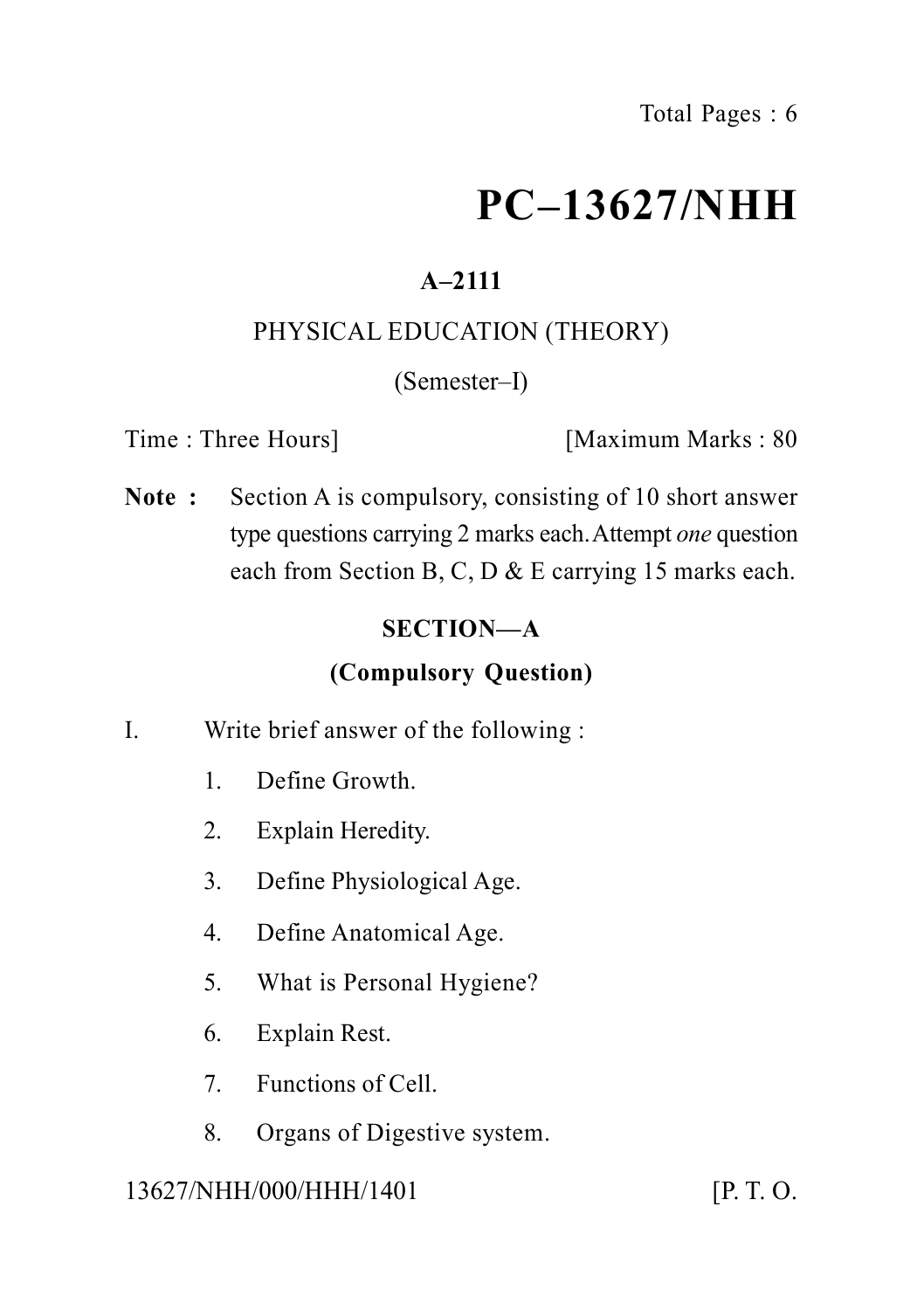- 9. What is Finish in athletics?
- 10. Parts of a cell.

#### **SECTION—B**

II. Explain the Aims & Objectives of Health Education.

#### *OR*

III. Describe the Organization, Administration and Ceremonies of the Modern Olympic Games.

# **SECTION—C**

IV. Elaborate the Growth and Development and its differences, developmental characteristics at different stages of development.

#### *OR*

V. Define the Heredity and Environment and the effect of Heredity & Environment on Growth & Development.

# **SECTION—D**

VI. Explain the Cell and describe its Parts and Functions with diagram.

#### *OR*

VII. Explain the Digestive System. Describe its organs, structure and functions of Digestive system.

# **SECTION—E**

13627/NHH/000/HHH/1401 2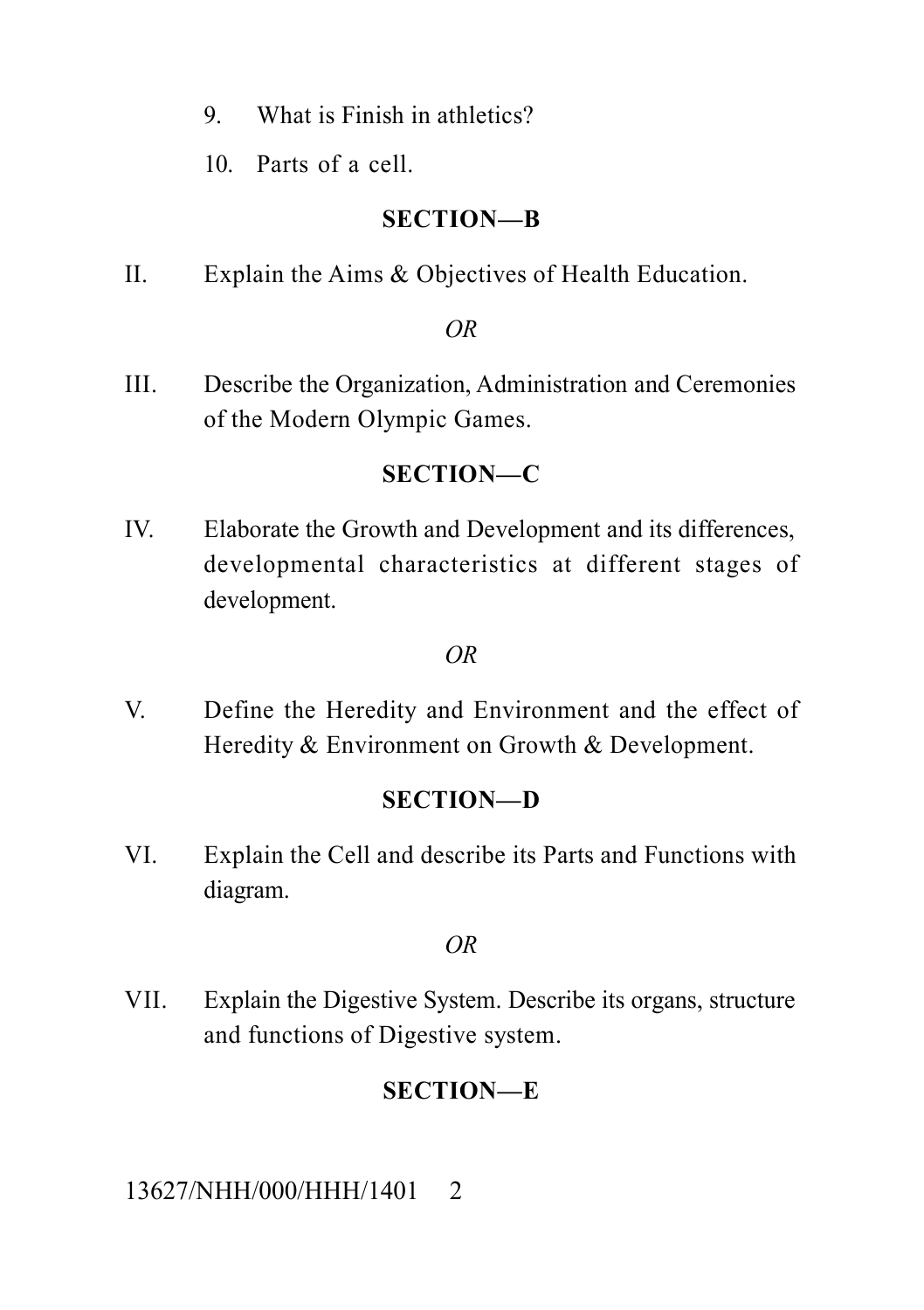VIII. Define the classifications of Athletics Events and explain the General Rules of Track Events.

#### *OR*

IX. Explain the General Rules and Regulations of Volleyball and Describe the History, layout, Officials and Major Tournaments of Volleyball.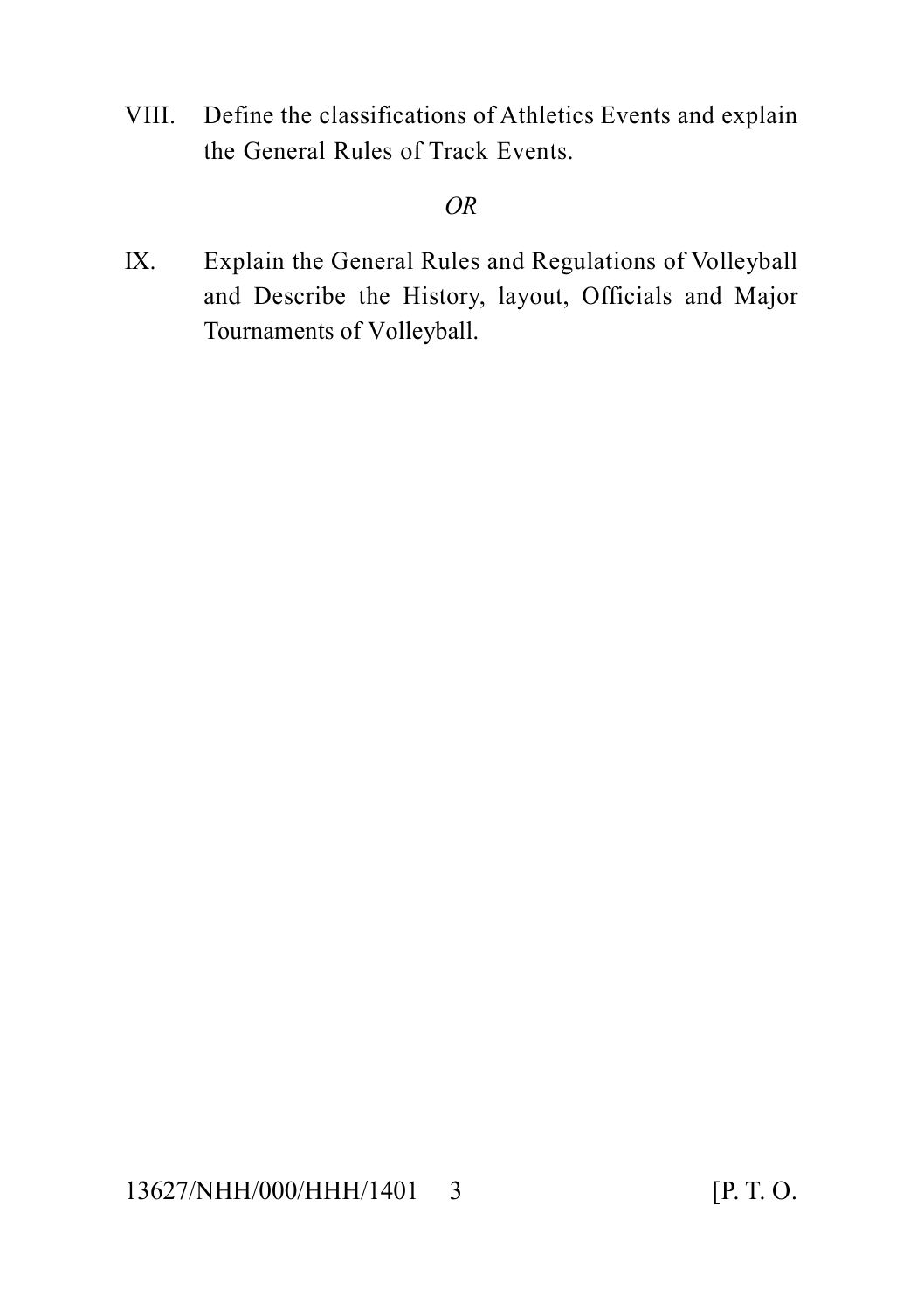#### **PUNJABI VERSION**

 $\overline{\delta z}$  : ਭਾਗ  $\overline{A}$  ਲਾਜ਼ਮੀ ਹੈ, ਇਸ ਵਿਚ 10 ਸੰਖੇਪ ਉੱਤਰ ਵਾਲੇ ਪਸ਼ਨ 2-2 ਅੰਕਾਂ ਦੇ ਹਨ। ਭਾਗ B, C, D ਅਤੇ E ਵਿਚੋਂ *ਇੱਕ-ਇੱਕ* ਪਸ਼ਨ ਕਰੋ। ਹਰੇਕ ਪਸ਼ਨ ਦੇ 15 ਅੰਕ ਹਨ।

#### ਕਾਗ $-\mathbf{A}$

# (ਲਾਜ਼ਮੀ ਪ੍ਰਸ਼ਨ)

- ਹੇਠ ਲਿਖਿਆਂ ਦੇ ਸੰਖੇਪ ਉੱਤਰ ਲਿਖੋ :  $\mathbf{I}$ 
	- ਵਾਧੇ ਦੀ ਪਰਿਕਾਸਾ ਦਿਓ।  $\mathbf{1}$
	- ਵਿਰਾਸਤ ਦੀ ਵਿਆਖਿਆ *ਕ*ਰੋ।  $\overline{2}$
	- ਸਰੀਰ ਵਿਗਿਆਨਕ ਯੱਗ ਦੀ ਪਰਿਭਾਸ਼ਾ ਦਿਓ।  $\mathcal{R}$
	- ਸਰੀਰ-ਅੰਗ ਯੱਗ ਦੀ ਪਰਿਭਾਸ਼ਾ ਦਿਓ।  $\overline{4}$
	- ਨਿਜੀ ਸਫ਼ਾਈ ਕੀ ਹੈ?  $\overline{5}$
	- ਅਰਾਮ ਦੀ ਵਿਆਖਿਆ *ਕ*ਰੋ। 6
	- ਸੈਲ ਦੇ ਕਾਰਜ।  $7<sup>7</sup>$
	- ਪਾਚਨ ਪ੍ਰਣਾਲੀ ਦੇ ਅੰਗ।  $8<sup>7</sup>$
	- ਐਥਲੈਟਿਕਸ ਵਿਚ ਫਿਨਿਸ ਕੀ ਹੈ? 9
	- ਸੈਲ ਦੇ ਅੰਸ।  $10<sup>1</sup>$

#### 13627/NHH/000/HHH/1401  $\overline{\mathcal{A}}$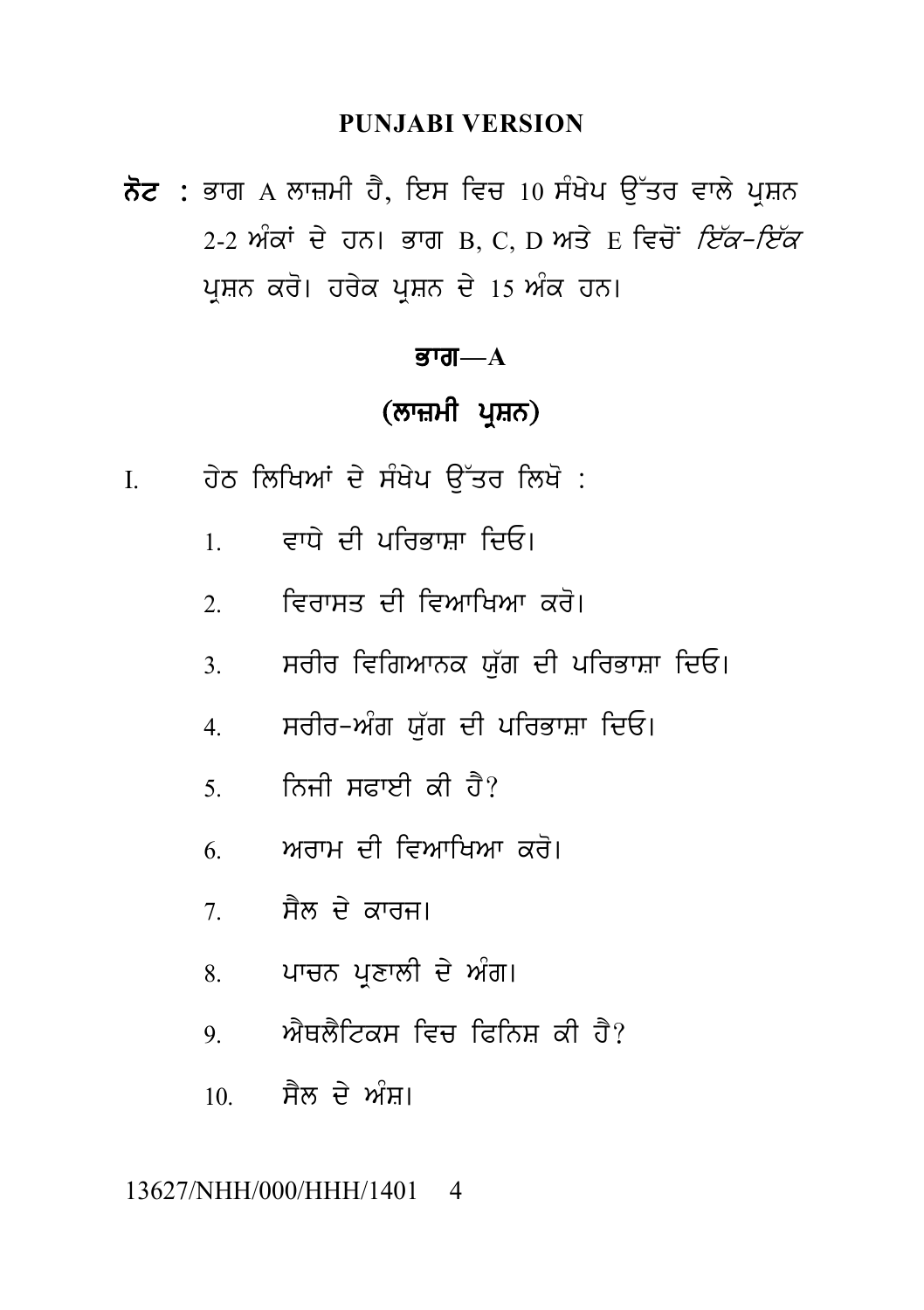#### ਭਾਗ $-R$

II. ਸਿਹਤ ਸਿੱਖਿਆ ਦੇ ਉਦੇਸ਼ਾਂ ਦੀ ਵਿਆਖਿਆ ਕਰੋ।

ਜਾਂ

ਆਧੁਨਿਕ ਉਲਿੰਪਕ ਖੇਡਾਂ ਦੇ ਸੰਗਠਨ ਪ੍ਰਸ਼ਾਸਨ ਅਤੇ ਰਸਮਾਂ ਦਾ  $III.$ ਵਰਣਨ ਕਰੋ।

#### ਭਾਗ $-C$

ਵਾਧੇ ਅਤੇ ਵਿਕਾਸ ਦਾ ਵਰਣਨ ਕਰੋ। ਵਿਕਾਸ ਦੇ ਵੱਖ-ਵੱਖ  $\mathbf{I}$ ਪਤਾਵਾਂ ਦੇ ਫਰਕਾਂ ਅਤੇ ਵਿਕਾਸਗਤ ਲੱਛਣਾਂ ਬਾਰੇ ਲਿਖੋ।

#### ਜਾਂ

ਵਿਰਾਸਤ ਅਤੇ ਵਾਤਾਵਰਨ ਦੀ ਪਰਿਭਾਸ਼ਾ ਦਿਓ ਅਤੇ ਵਾਧੇ ਅਤੇ  $\mathbf V$ ਵਿਕਾਸ ਉਤੇ ਇਨ੍ਹਾਂ ਦੇ ਪਭਾਵ ਦਾ ਵਰਣਨ ਕਰੋ।

#### ਭਾਗ $-D$

ਸੈਲ ਦੀ ਵਿਆਖਿਆ ਕਰੋ। ਚਿੱਤਰ ਬਣਾਕੇ ਇਸ ਦੇ ਅੰਗਾਂ ਅਤੇ VI V ਕਾਰਜਾਂ ਦਾ ਵਰਣਨ ਕਰੋ।

ਜਾਂ

VII. ਪਾਚਨ ਪਣਾਲੀ ਦੀ ਵਿਆਖਿਆ ਕਰੋ। ਪਾਚਨ ਪਣਾਲੀ ਦੇ ਅੰਗਾਂ, ਸਣਤਰ ਅਤੇ ਕਾਰਜਾਂ ਦਾ ਵਰਣਨ ਕਰੋ।

13627/NHH/000/HHH/1401 5  $[P. T. O.$